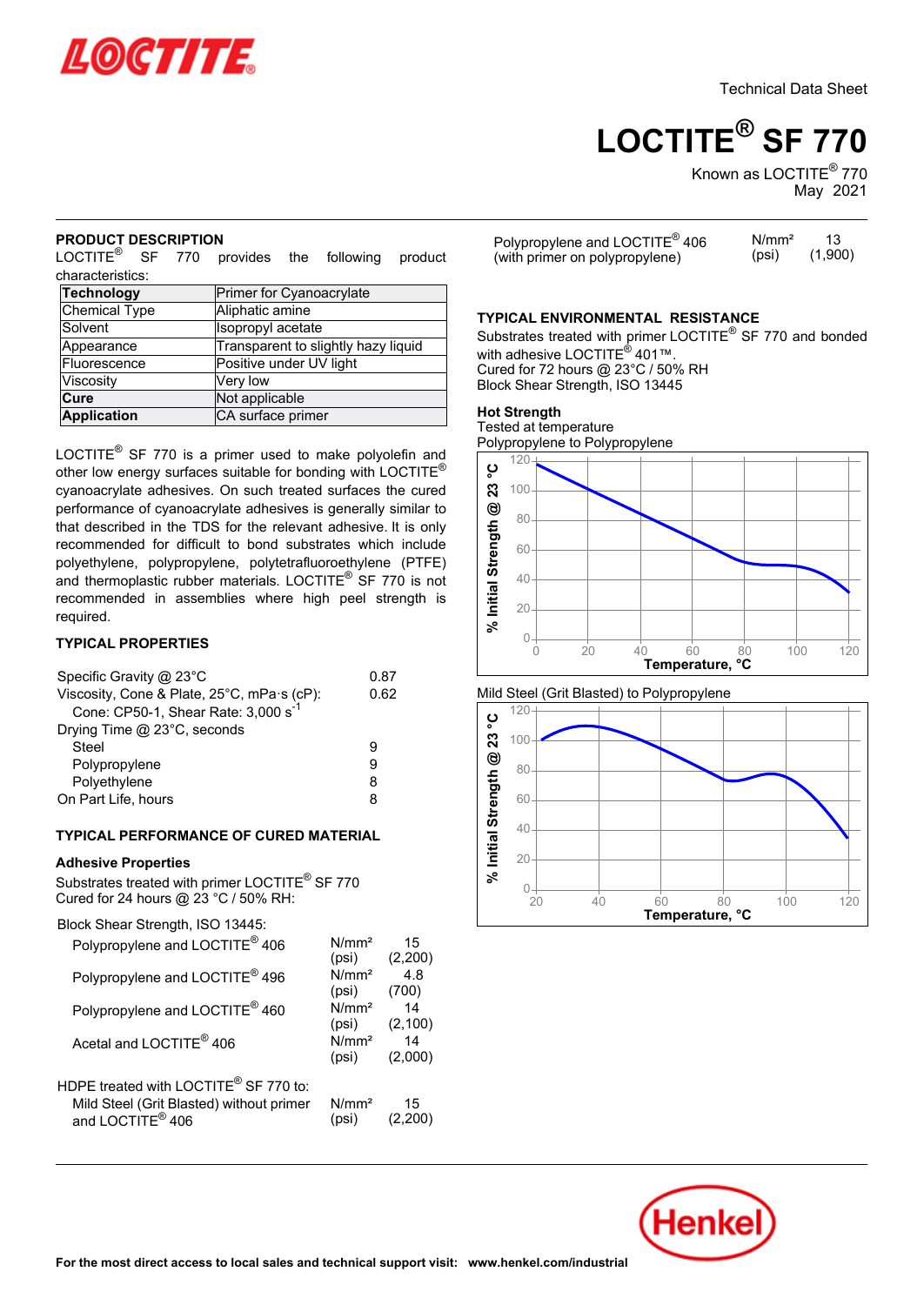## **Heat Aging**

Aged at temperature indicated and tested @ 23 °C,

 $P_{\text{o}}$  at emperature marcated and tested  $\mathcal{L}_{\text{o}}$  25 °  $\sigma$ ,<br>Polypropylene treated with LOCTITE® SF 770 and bonded with r orypropyione treated with i<br>adhesive LOCTITE® 401™.



#### **Chemical/Solvent Resistance**

Aged under conditions indicated and tested @ 23°C,

Substrates treated with primer LOCTITE® SF 770 and bonded  $\frac{1}{2}$  with adhesive LOCTITE<sup>®</sup> 406™.

|              |    | % of initial strength |       |        |
|--------------|----|-----------------------|-------|--------|
| Environment  | °C | 100 h                 | 500 h | 1000 h |
| <b>Water</b> | 23 | 100                   | 100   | 100    |
| 195% RH      | 40 | 100                   | 100   | 100    |

#### **GENERAL INFORMATION**

**This product is not recommended for use in pure oxygen and/or oxygen rich systems and should not be selected as a sealant for chlorine or other strong oxidizing materials.**

**For safe handling information on this product, consult the Safety Data Sheet (SDS).**

#### **Directions for use**

Primer may be applied by spraying, brushing or dipping at ambient temperature. Excess primer should be avoided. Presence of primer may be detected by means of a UV inspection lamp (365 nm). If polyolefin and more active or easier to bond materials are involved, apply the primer to the polyolefin only. For best results, apply LOCTITE® cyanoacrylate adhesive and bond assembly right after the LOCTITE® SF 770 dries on the surface of the substrate.

#### **Handling Precautions**

Primer must be handled in a manner applicable to highly Frimer mast be handled in a manner applicable to highly<br>flammable materials and in compliance with relevant local requilations. The solvent can affect certain plastics or coatings. It is recommended to check all surfaces for compatibility before use.

#### **Storage**

Store product in the unopened container in a dry location. Storage information may be indicated on the product container labeling.

 **Optimal Storage: 8 °C to 21 °C. Storage below 8 °C or greater than 28 °C can adversely affect product properties**. Material removed from containers may be contaminated during use. Do not return product to the original container. Henkel ase. Be not retain product to the original container. Trentier<br>Corporation cannot assume responsibility for product which has been contaminated or stored under conditions other than those previously indicated. If additional information is required, mose previously indicated: ir additional imormations<br>please contact your local Henkel representative.

## **Product Specification**

**The technical data contained herein are intended as reference** only and are not considered specifications for the product. Product specifications are located on the Certificate of Analysis **The act of pedifications are located on the**<br>or please contact Henkel representative.

#### **Approval and Certificate**

Please contact a Henkel representative for related approval or certificate of this product.

# **Data Ranges**

The data contained herein may be reported as a typical value. Values are based on actual test data and are verified on a values are be<br>periodic basis.

Temperature/Humidity Ranges: 23 °C / 50% RH = 23+2 °C / 50 +5% RH

#### **Conversions**

(°C x 1.8) + 32 = °F kV/mm x 25.4 = V/mil mm / 25.4 = inches µm / 25.4 = mil N x 0.225 = lb N/mm x 5.71 = lb/in N/mm² x 145 = psi MPa x 145 = psi N·m x 8.851 = lb·in N·m x 0.738 = lb·ft N·mm x 0.142 = oz·in ………..<br>mPa·s = cP

#### **Disclaimer**

The information provided in this Technical Data Sheet (TDS) including the recommendations for use and application of the<br>including the recommendations for use and application of the product are based on our knowledge and experience of the product as at the date of this TDS. The product can have a variety of different applications as well as differing application and working conditions in your environment that are beyond our control. Henkel is, therefore, not liable for the suitability of our product for the production processes and conditions in respect of which you use them, as well as the intended applications and results. We strongly recommend that you carry out your own prior trials to confirm such suitability of our product.

Any liability in respect of the information in the Technical Data Any hability in respect of the information in the rechnical Bata<br>Sheet or any other written or oral recommendation(s) regarding the concerned product is excluded, except if otherwise explicitly agreed and except in relation to death or personal injury caused by our negligence and any liability under any applicable mandatory product liability law.

# **In case products are delivered by Henkel Belgium NV, Henkel Electronic Materials NV, Henkel Nederland BV, Henkel Technologies France SAS and Henkel France SA please additionally note the following:**

picase additionally flote the following.<br>In case Henkel would be nevertheless held liable, on whatever legal ground, Henkel's liability will in no event exceed the amount of the concerned delivery.

#### **In case products are delivered by Henkel Colombiana, S.A.S. the following disclaimer is applicable:**

**C.A.C. the following disclaimer is applicable.**<br>The information provided in this Technical Data Sheet (TDS) including the recommendations for use and application of the product are based on our knowledge and experience of the product as at the date of this TDS. Henkel is not liable for the suitability of our product for the production processes and conditions in respect of which you use them, as well as the intended applications and results. We strongly recommend that you carry out your own prior trials to confirm such suitability of